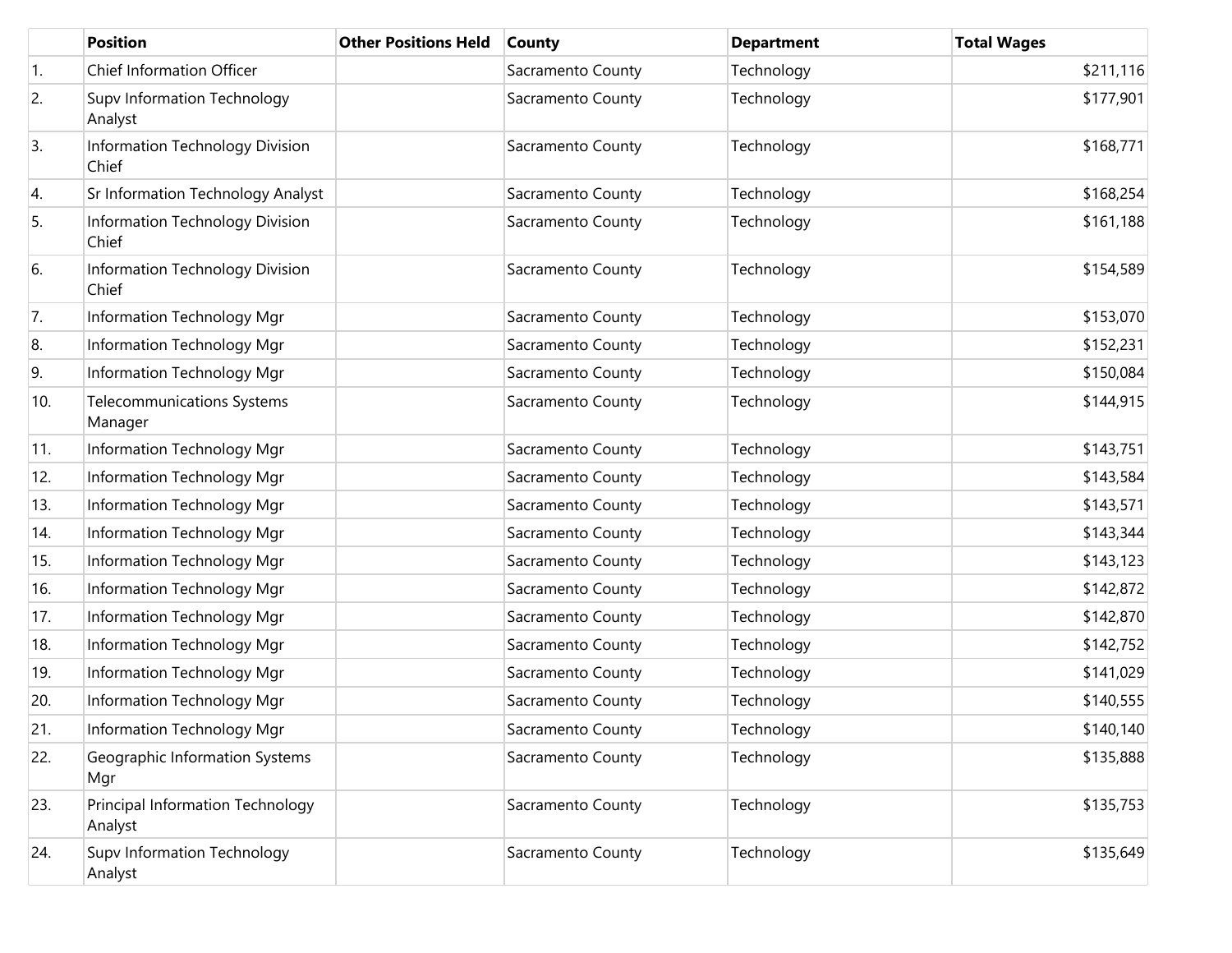| 25. | Supv Information Technology<br>Analyst      | Sacramento County | Technology | \$135,584 |
|-----|---------------------------------------------|-------------------|------------|-----------|
| 26. | Info Tech Infrastructure Analyst Lv II      | Sacramento County | Technology | \$134,618 |
| 27. | Supv Information Technology<br>Analyst      | Sacramento County | Technology | \$132,966 |
| 28. | Supv Information Technology<br>Analyst      | Sacramento County | Technology | \$131,946 |
| 29. | Supv Information Technology<br>Analyst      | Sacramento County | Technology | \$129,493 |
| 30. | Supv Information Technology<br>Analyst      | Sacramento County | Technology | \$129,493 |
| 31. | Supv Information Technology<br>Analyst      | Sacramento County | Technology | \$128,803 |
| 32. | Principal Information Technology<br>Analyst | Sacramento County | Technology | \$128,453 |
| 33. | <b>Sr Accounting Mgr</b>                    | Sacramento County | Technology | \$127,915 |
| 34. | Supv Information Technology<br>Analyst      | Sacramento County | Technology | \$127,003 |
| 35. | Information Security Manager                | Sacramento County | Technology | \$126,977 |
| 36. | Supv Information Technology<br>Analyst      | Sacramento County | Technology | \$126,003 |
| 37. | Supv Information Technology<br>Analyst      | Sacramento County | Technology | \$125,983 |
| 38. | Supv Information Technology<br>Analyst      | Sacramento County | Technology | \$125,983 |
| 39. | Supv Information Technology<br>Analyst      | Sacramento County | Technology | \$125,793 |
| 40. | Supv Information Technology<br>Analyst      | Sacramento County | Technology | \$125,634 |
| 41. | Sr Information Technology Analyst           | Sacramento County | Technology | \$125,550 |
| 42. | Supv Information Technology<br>Analyst      | Sacramento County | Technology | \$125,549 |
| 43. | Supv Information Technology<br>Analyst      | Sacramento County | Technology | \$125,493 |
| 44. | Sr Information Technology Analyst           | Sacramento County | Technology | \$125,195 |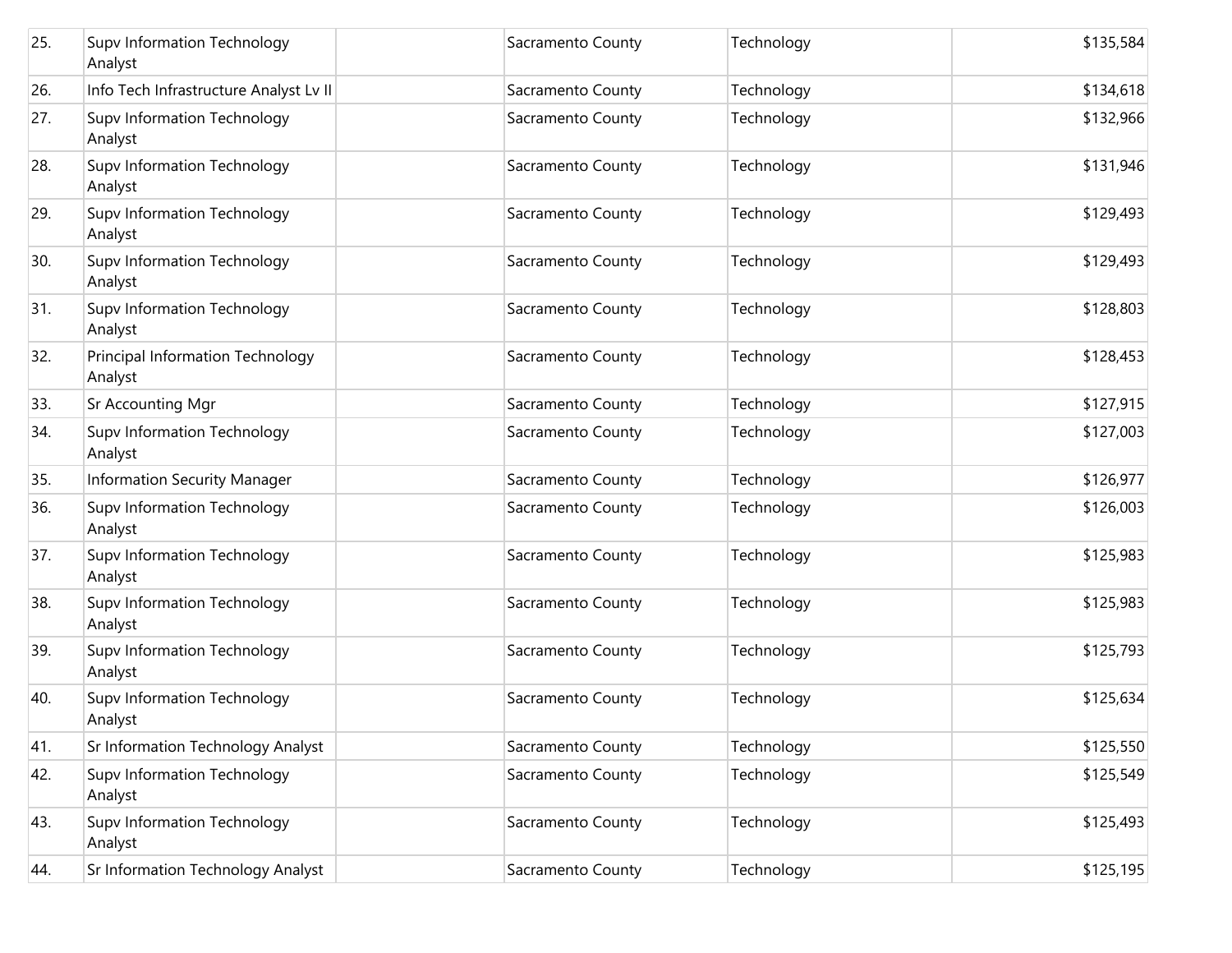| 45. | Supv Information Technology<br>Analyst        | Sacramento County | Technology | \$125,094 |
|-----|-----------------------------------------------|-------------------|------------|-----------|
| 46. | Supv Information Technology<br>Analyst        | Sacramento County | Technology | \$124,830 |
| 47. | Supv Information Technology<br>Analyst        | Sacramento County | Technology | \$124,829 |
| 48. | Supv Information Technology<br>Analyst        | Sacramento County | Technology | \$124,778 |
| 49. | Supv Information Technology<br>Analyst        | Sacramento County | Technology | \$124,155 |
| 50. | Supv Information Technology<br>Analyst        | Sacramento County | Technology | \$124,112 |
| 51. | Supv Information Technology<br>Analyst        | Sacramento County | Technology | \$123,987 |
| 52. | Info Tech Infrastructure Analyst Lv II        | Sacramento County | Technology | \$123,383 |
| 53. | Supv Information Technology<br>Analyst        | Sacramento County | Technology | \$123,274 |
| 54. | Supv Information Technology<br>Analyst        | Sacramento County | Technology | \$123,157 |
| 55. | Supv Information Technology<br>Analyst        | Sacramento County | Technology | \$122,821 |
| 56. | Info Tech Infrastructure Analyst Lv II        | Sacramento County | Technology | \$122,686 |
| 57. | Supv Information Technology<br>Analyst        | Sacramento County | Technology | \$122,539 |
| 58. | Supv Information Technology<br>Analyst        | Sacramento County | Technology | \$122,387 |
| 59. | Supv Information Technology<br>Analyst        | Sacramento County | Technology | \$122,052 |
| 60. | <b>Supv Information Technology</b><br>Analyst | Sacramento County | Technology | \$121,189 |
| 61. | Sr Information Technology Analyst             | Sacramento County | Technology | \$120,955 |
| 62. | Supv Information Technology<br>Analyst        | Sacramento County | Technology | \$120,800 |
| 63. | Supv Information Technology<br>Analyst        | Sacramento County | Technology | \$120,602 |
| 64. | Info Tech Infrastructure Analyst Lv<br>Ш      | Sacramento County | Technology | \$120,526 |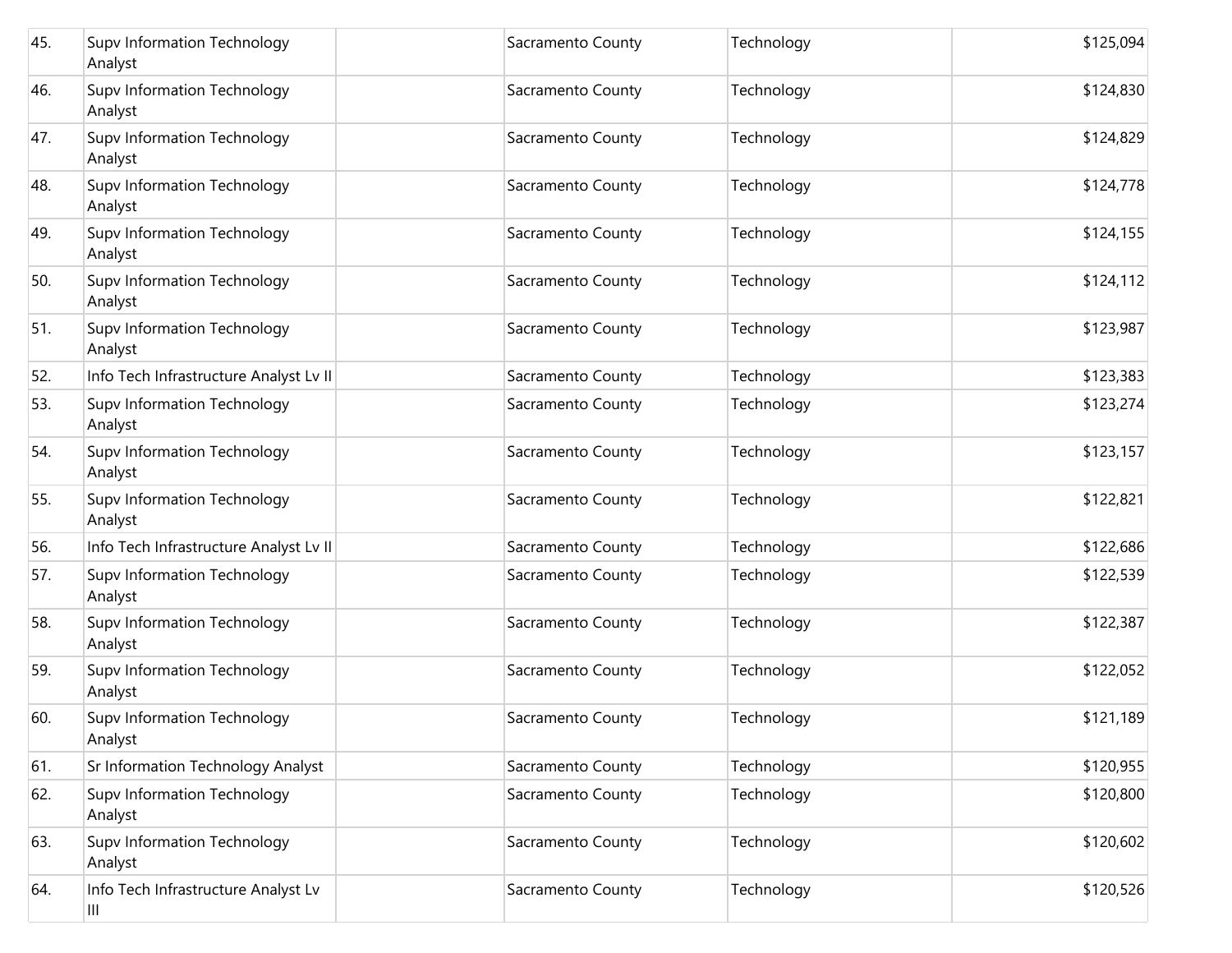| 65. | Supv Information Technology<br>Analyst  | Sacramento County | Technology | \$120,417 |
|-----|-----------------------------------------|-------------------|------------|-----------|
| 66. | Supv Information Technology<br>Analyst  | Sacramento County | Technology | \$119,671 |
| 67. | Sr Information Technology Analyst       | Sacramento County | Technology | \$119,651 |
| 68. | Supv Information Technology<br>Analyst  | Sacramento County | Technology | \$119,646 |
| 69. | Supv Information Technology<br>Analyst  | Sacramento County | Technology | \$119,575 |
| 70. | Supv Information Technology<br>Analyst  | Sacramento County | Technology | \$119,479 |
| 71. | Supv Information Technology<br>Analyst  | Sacramento County | Technology | \$119,388 |
| 72. | Supv Information Technology<br>Analyst  | Sacramento County | Technology | \$119,199 |
| 73. | Info Tech Business Systems Analyst<br>Ш | Sacramento County | Technology | \$119,042 |
| 74. | Sr Information Technology Analyst       | Sacramento County | Technology | \$118,888 |
| 75. | Supv Information Technology<br>Analyst  | Sacramento County | Technology | \$118,887 |
| 76. | Supv Information Technology<br>Analyst  | Sacramento County | Technology | \$118,767 |
| 77. | Sr Information Technology Analyst       | Sacramento County | Technology | \$118,631 |
| 78. | Supv Information Technology<br>Analyst  | Sacramento County | Technology | \$118,581 |
| 79. | Info Tech Business Systems Analyst<br>Ш | Sacramento County | Technology | \$118,463 |
| 80. | Supv Information Technology<br>Analyst  | Sacramento County | Technology | \$117,721 |
| 81. | Telecommunications Systems Supv         | Sacramento County | Technology | \$117,624 |
| 82. | Sr Information Technology Analyst       | Sacramento County | Technology | \$117,443 |
| 83. | Sr Information Technology Analyst       | Sacramento County | Technology | \$117,222 |
| 84. | <b>Accounting Mgr</b>                   | Sacramento County | Technology | \$116,559 |
| 85. | Sr Information Technology Analyst       | Sacramento County | Technology | \$116,059 |
| 86. | Sr Information Technology Analyst       | Sacramento County | Technology | \$115,884 |